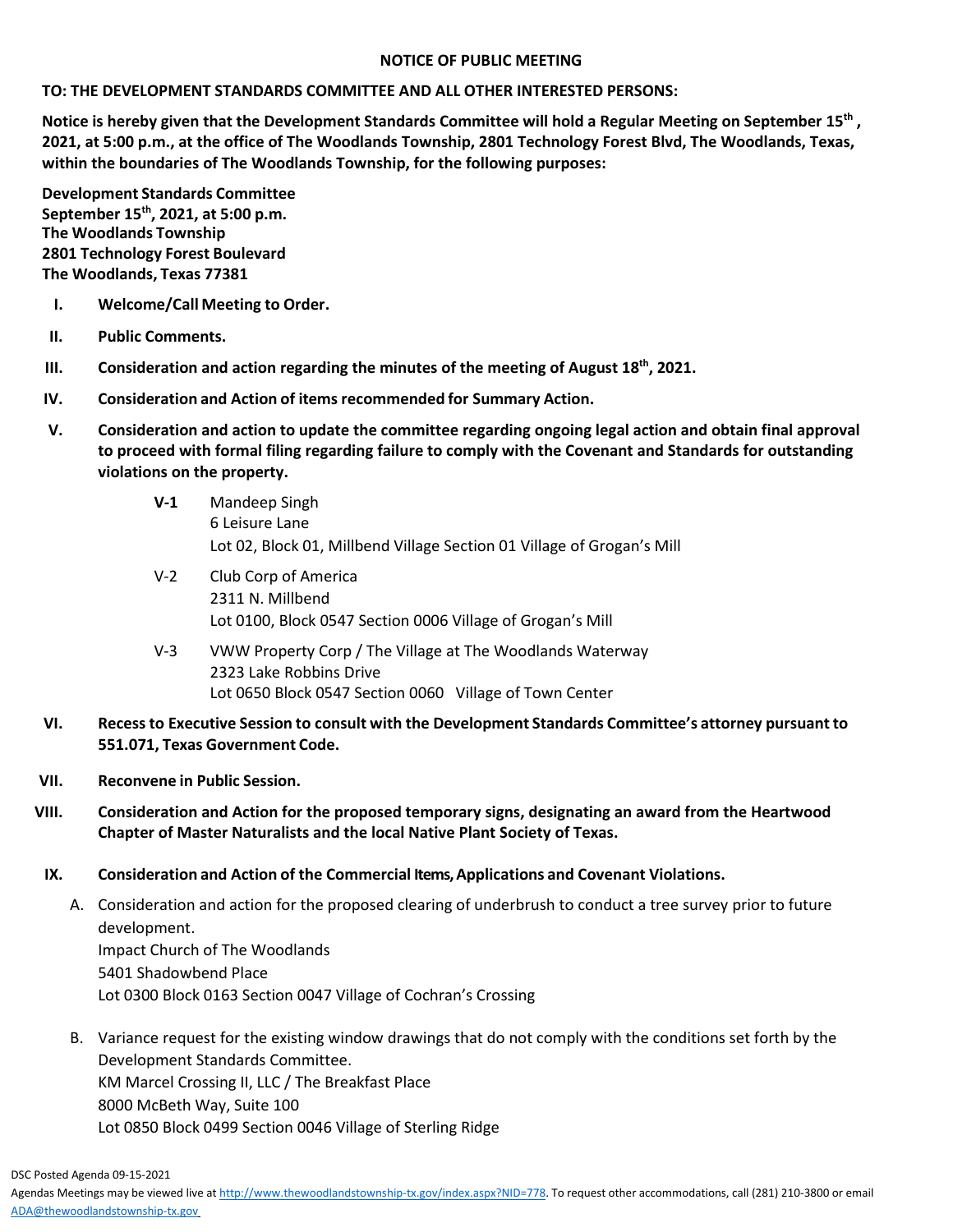- C. Variance request for the existing outdoor seating area that contained multiple designs, incudes umbrellas that advertise a product for sale within the business and is located in an area that may impede access through the walkway. KM Marcel Crossing II, LLC / The Breakfast Place 8000 McBeth Way, Suite 100 Lot 0850 Block 0499 Section 0046 Village of Sterling Ridge
- D. Consideration and action for the proposed exterior remodel. Hamer Real Estate Holdings III LLC / Taco Bell 9945 Six Pines Drive Lot 9048 Block 0599 Section 0999 Village of Town Center
- E. Consideration and action for the proposed installation of a temporary metal canopy system in the drive through area of the parking lot. Chick-Fil-A Inc. 1660 Lake Woodlands Drive Lot 7150 Block 0599 Section 0999 Village of Town Center
- F. Variance request for a proposed monument sign that does not match the building sign, contains a logo that is not trademarked and exceeds the maximum size allowed, is not located perpendicular to the street, and has a street number not located in accordance with the standards. Doctors Investment Group LP / The Woodlands Sports Medicine Centre 1441 Woodstead Court, Suite 300 Lot 0204 Block 0599 Section 0036 Village of Grogan's Mill
- G. Variance request for two existing monument sign tenant panels that exceed the maximum number of colors allowed and contains a logo that is not trademarked and exceeds the maximum size allowed. 8665 New Trails Drive LLC/– Gary Greene 8665 New Trails Drive, Suite 190 Lot 0190 Block 0235 Section 0999 Village of Research Forest
- H. Variance request for a proposed building sign that exceeds the maximum height allowed, includes a backer panel and has a logo that exceeds the maximum size allowed and is not trademarked. KM Marcel Crossing II, LLC / Cordovan Art School 8000 McBeth Way, Suite 130 Lot 0850 Block 0499 Section 0046 Village of Sterling Ridge
- I. Consideration and action for the existing riser room additions. REG8 Sterling Ridge / Sterling Ridge Shopping Center 6700 Woodlands Parkway Lot 0200 Block 0499 Section 0000 Village of Sterling Ridge
- J. Consideration and action for the proposed expansion and improvements to the golf driving range. CC Woodlands LLC / Player Course 8900 Sterling Ridge Drive Lot 0701 Block 0499 Section 0046 Village of Sterling Ridge
- K. Consideration and action for proposed ATM machine modification. Blue TEX Capital LLC / PNC Bank 10000 Woodlands Parkway

DSC Posted Agenda 09-15-2021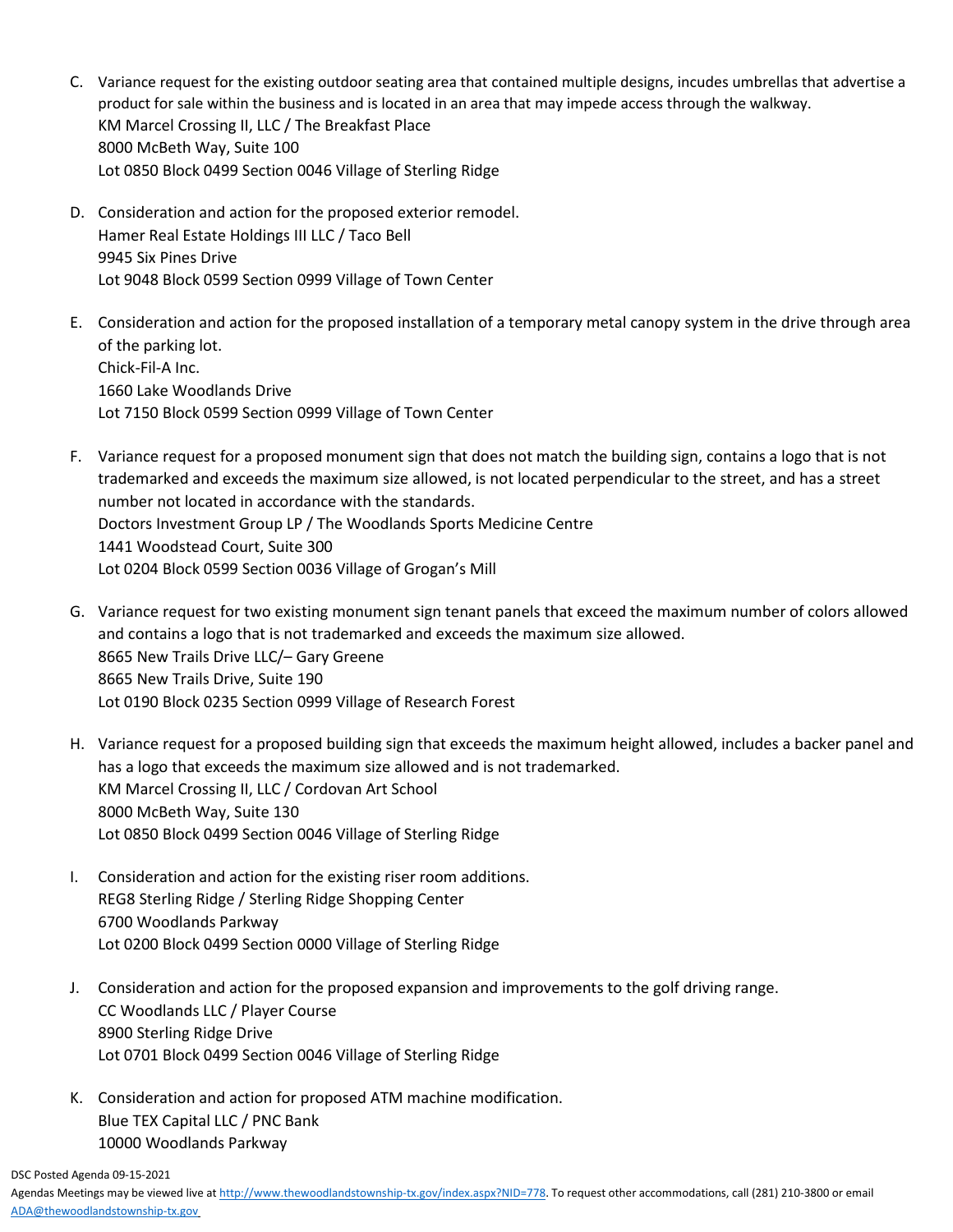Lot 0700 Block 0458 Section 0046 Village of Sterling Ridge

- L. Consideration and action for proposed ATM machine modification. US Regency Retail 1 LLC / PNC Bank 8100 Research Forest Drive Lot 0500 Block 0257 Section 0047 Village of Alden Bridge
- M. Consideration and action for proposed ATM machine modification that includes a cabinet sign. PNC Bank 6800 Woodlands Parkway Lot 0300 Block 0499 Section 0000 Village of Sterling Ridge
- N. Consideration and action for a proposed ATM machine modification that includes an illuminated box topper. PNC Bank 4825 Research Forest Drive Lot 0400 Block 0687 Section 0047 Village of Cochran's Crossing
- O. Consideration and Action to proceed with legal action, regarding failure to comply with the Covenants and Standards for outstanding violations on the property. Pine Creek Ranch Apartments LLC / Stone Creek at The Woodlands 3600 College Park Drive Lot 9407 Block 0388 Section 0067 Village of College Park

## **X. Consideration and Action of the Residential Items, Applications and Covenant Violations.**

- 1. Variance request for existing walkways that exceed the maximum width allowed, are not located a minimum of one foot from the property lines and exceed the maximum hard surface area allowed. Ahmad R Sahebjami 146 Golden Autumn Place Lot 12 Block 03 Section 84 Village of Alden Bridge
- 2. Variance request for a proposed patio cover with summer kitchen and fireplace that encroaches the 15' rear set back. William J. Griffith 2 Log House Court Lot 24 Block 01 Section 22 Village of Creekside Park West
- 3. Variance request for proposed programable exterior lighting that could be used as permanent seasonal lighting or seasonal displays. Charles Reed 18 Dunlin Meadow Drive Lot 14, Block 01, Section 18 Village of Panther Creek
- 4. Variance request for proposed color change that was not considered to be architecturally compatible with the existing neighborhood character, when reviewed and acted upon by the Residential Design Review Committee. Kevin Barnes 6 Winter Wheat Place Lot 26, Block 01, Section 06 Village of Indian Springs
- 5. Consideration and action regarding a home business. Kurt Schmidt

Agendas Meetings may be viewed live a[t http://www.thewoodlandstownship-tx.gov/index.aspx?NID=778.](http://www.thewoodlandstownship-tx.gov/index.aspx?NID=778) To request other accommodations, call (281) 210-3800 or email [ADA@thewoodlandstownship-tx.gov](mailto:ADA@thewoodlandstownship-tx.gov)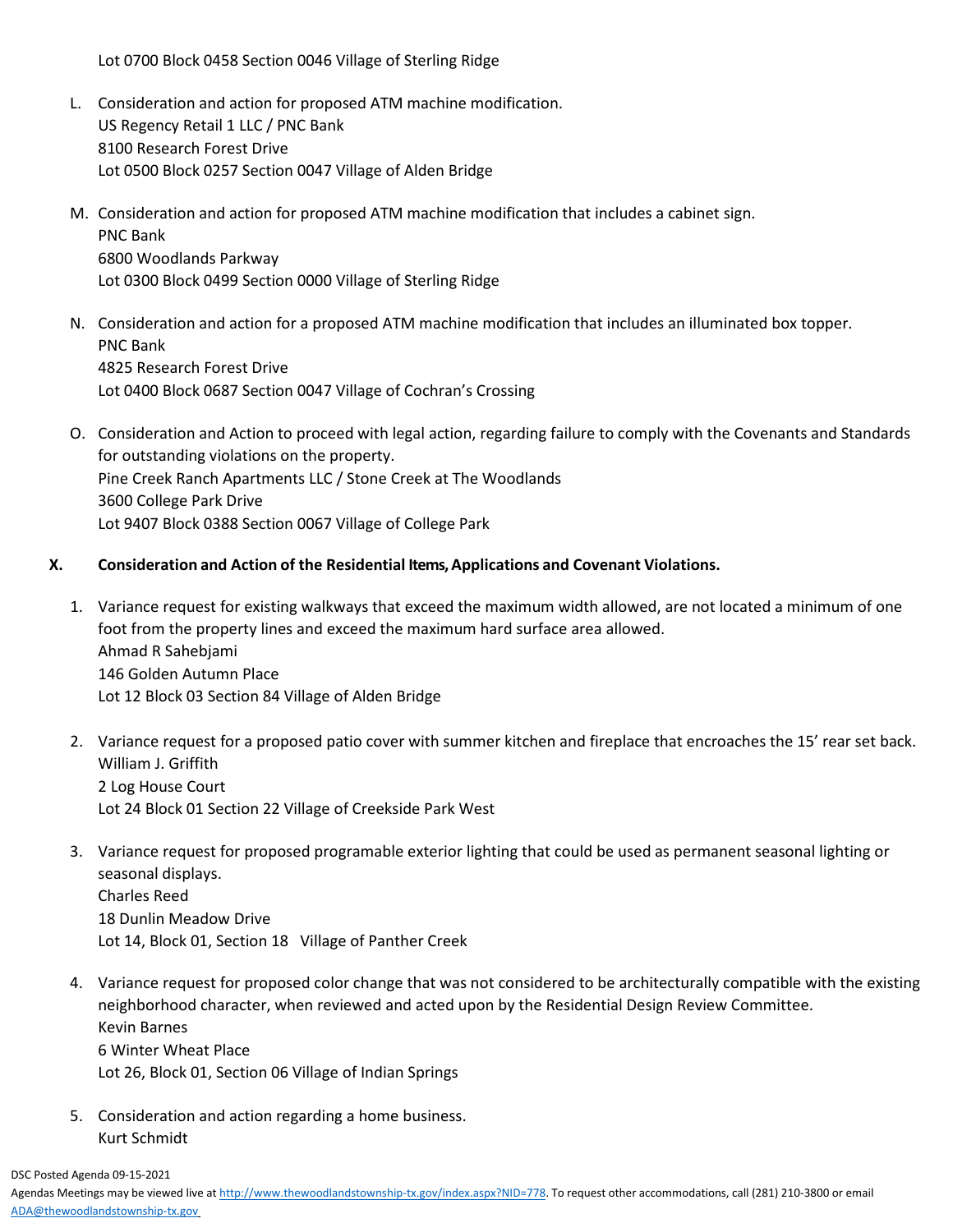3 E. Amberglow Circle Lot 01, Block 01, Section 26 Village of Cochran's Crossing

6. Request for an appeal by the neighbor at 23 Smokerise Place, regarding the approval of a generator at 27 Smokerise Place.

Lloyd & Kathryn Larkworthy (owner of improvement) 27 Smokerise Place Lot 10, Block 06, Section 06 Village of Cochran's Crossing Helen Wren (appeal requestor) 23 Smokerise Place Lot 11, Block 6, Section 06 Village of Cochran's Crossing

- 7. Consideration and action regarding a request by a homeowner to amend the Neighborhood Criteria for section 48 of the Village of Cochran's Crossing including restricting the driveway material to pebble stone only. Owners of Section 48 All lots in Section 48 Village of Cochran's Crossing
- 8. Request to appeal the conditions of approval for the tree removal permit which didn't allow for the removal of 13 out of the 15 trees requested for removal. Patricia Karin Roos Giani 196 North Mill Trace Drive Lot 33, Block 03, Section 30 Village of Panther Creek
- 9. Request to appeal the Grogan's Mill Residential Design Review Committee action requiring that seven 45-gallon or larger native species trees be planted on the lot as a condition of approval for removal of 10 trees that were removed prior to obtaining a permit. Violet Virina 107 S Timber Top Drive Lot 08, Block 02, Section 15 Village of Grogan's Mill
- 10. Request to appeal the conditions of approval for a tree removal permit, which required the homeowner to plant and maintain two, thirty (30) gallon native trees anywhere on their lot for the trees that were removed prior to obtaining a permit. William Hackett 231 Split Rock Road Lot 23, Block 01, Section 32 Village of Panther Creek
- 11. Variance request for a concept garage addition that will encroach the side six-foot building setback line and may cause a neighbor impact to adjacent properties. John Tracy 75 E Shadowpoint Circle Lot 21, Block 05, Section 08 Village of Cochran's Crossing
- 12. Variance request for the conceptually proposed patio cover that will encroach the rear twenty five-foot building setback line. John Tracy 75 E Shadowpoint Circle Lot 21, Block 05, Section 08 Village of Cochran's Crossing
- 13. Variance request for the conceptually proposed patio cover that does not include a complete set of sealed plans.

DSC Posted Agenda 09-15-2021

Agendas Meetings may be viewed live a[t http://www.thewoodlandstownship-tx.gov/index.aspx?NID=778.](http://www.thewoodlandstownship-tx.gov/index.aspx?NID=778) To request other accommodations, call (281) 210-3800 or email [ADA@thewoodlandstownship-tx.gov](mailto:ADA@thewoodlandstownship-tx.gov)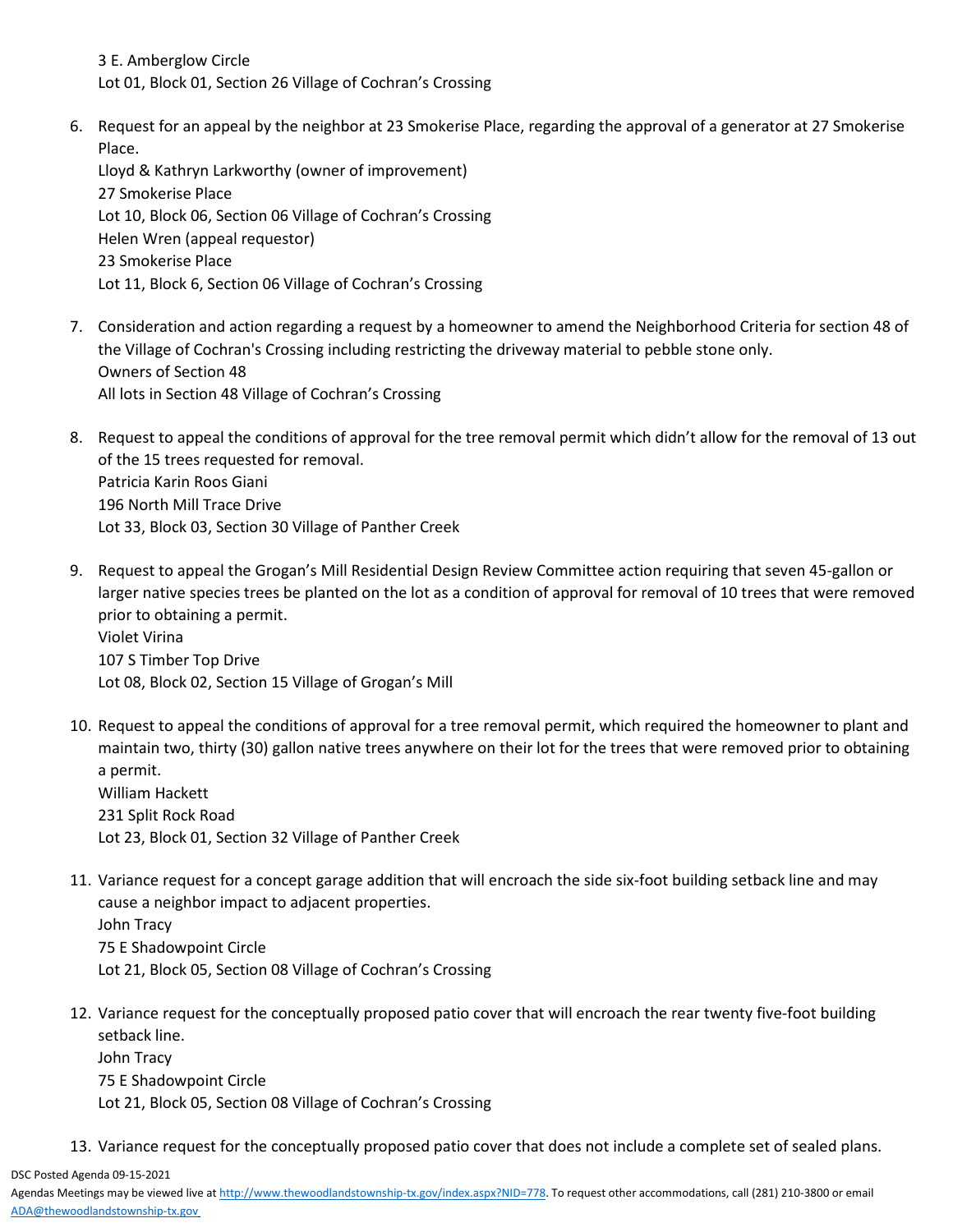John Tracy 75 E Shadowpoint Circle Lot 21, Block 05, Section 08 Village of Cochran's Crossing

14. Variance request for the conceptually proposed garage and room addition that encroaches into the 10-foot side setback.

Travis and Laura Shearer 12 S Doe Run Drive Lot 03, Block 02, Section 16 Village of Grogan's Mill

- 15. Variance request for the conceptually proposed patio cover/cabana with related fireplace that would encroach into the 25-foot rear and 10-foot side setbacks. Travis and Laura Shearer 12 S Doe Run Drive Lot 03, Block 02, Section 16 Village of Grogan's Mill
- 16. Variance request for the addition of a framed lattice to an existing fence that will exceed the maximum height allowed. Christopher & Jill Hultman 30 Smokerise Place

Lot 08, Block 06, Section 06 Village of Cochran's Crossing

- 17. Variance request for the conceptually proposed addition that will exceed the maximum living area allowed. Jose Villamediana 69 Huntsmans Horn Circle Lot 31, Block 01, Section 35 Village of Grogan's Mill
- 18. Variance request for a proposed room addition that encroaches the ten-foot side setback. Chadwick Smith 20 East Wedgewood Glen Lot 12, Block 06, Section 11 Village of Panther Creek
- 19. Variance request for the proposed attached patio cover with summer kitchen and fireplace that encroaches the rear twenty-foot setback line. Charles Merdian 6 Spindrift Place Lot 04, Block 01, Section 43 Village of Panther Creek
- 20. Variance request for a proposed balcony that will encroach into the 10-foot easement and 20-foot rear setback. Eugenio Nava 21 Huntsmans Horn Circle Lot 10, Block 01, Section 35 Village of Grogan's Mill
- 21. Consideration and action to renew a Short-Term Rental application. Bart Peterson 7 Raindream Place Lot 69, Block 01, Section 07 Village of Cochran's Crossing
- 22. Consideration and action to renew a Short-Term Rental application. Kevin Silva

Agendas Meetings may be viewed live a[t http://www.thewoodlandstownship-tx.gov/index.aspx?NID=778.](http://www.thewoodlandstownship-tx.gov/index.aspx?NID=778) To request other accommodations, call (281) 210-3800 or email [ADA@thewoodlandstownship-tx.gov](mailto:ADA@thewoodlandstownship-tx.gov)